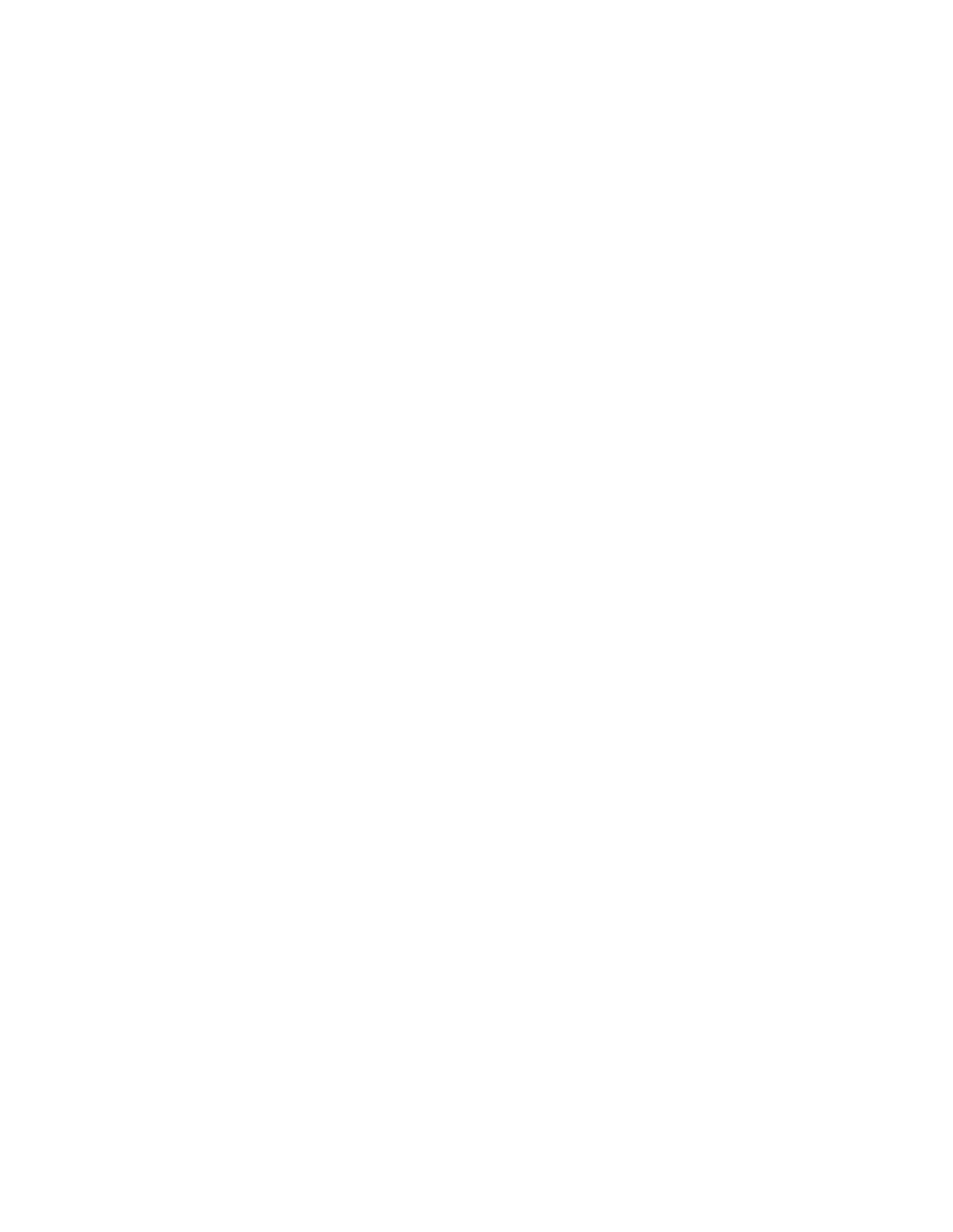# A

## Authors and Expert Reviewers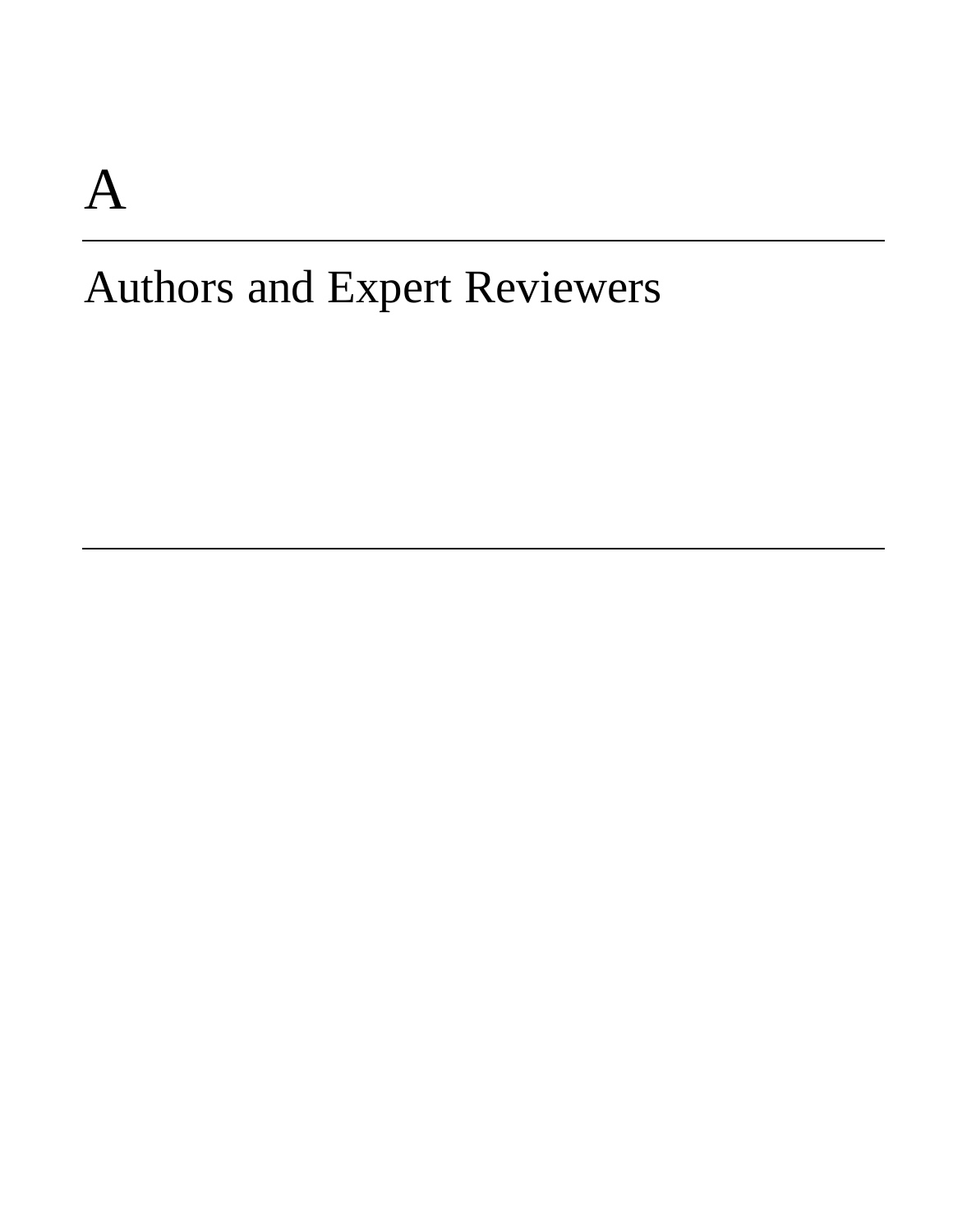**American Samoa** Lelei Peau NOAA

**Antigua**

## Brian Challenger APUA

#### **Argentina**

#### **Australia**

Bryson Bates CSIRO

Osvaldo F. Canziani Co-Chair, WGII Rodolfo Carcavallo Department of Entomology Jorge O. Codignotto Laboratorio Geologia y Dinamica Costera Rosa Hilda Compagnucci Dpto de Ciencia de la Atmosfera Sandra Myrna Diaz Instituto Multidisciplinario de Biologia Vegetal Jorge Frangi Universidad Nacional de la Plata Graciela Magrin Instituto Nacional de Tecnologia Agropecuaria Gabriel Soler Fundación Instituto Latinoamericano de Políticas Sociales Silvina Solman Ciudad Universitaria Eduardo Usunoff Instituto de Hidrologie de Llanuras Walter Vargas University of Buenos Aires Ernesto F. Viglizzo PROCISUR/INTO/CONICET

Kay Abel Australian Greenhouse Office Ian Carruthers Department of the Environment, Sport and Territories Steven Crimp Queensland Centre for Climate Applications Max Finlayson Environmental Research Institute Alistair Gilmour Center for Environmental and Urban Studies Habiba Gitay Australian National University Ann Henderson-Sellers Australian Nuclear Science and Technology Office David Hopley James Cook University of North **Oueensland** Mark Howden Bureau of Rural Sciences, Agriculture, Fisheries, and Forestry Richard Hoy Electricity Supply Association of Australia Roger Jones CSIRO Atmospheric Research Lawrence Leung BHP Research-Newcastle Laboratories Janice Lough Australian Institute of Marine Science Harvey J. Marchant Australian Antarctic Division Roger McLean University of New South Wales Ian Noble Australian National University Barrie Pittock CSIRO Climate Impact Group Andy Reisinger Ministry for the Environment David Shearman University of Adelaide Brian H. Walker CSIRO Division of Wildlife and Ecology

**Austria** Paul Freeman International Institute for Applied

Helmut Hojesky Federal Ministry for Environment Nebojsa Nakicenovic International Institute for Applied

Klaus Radunsky Federal Environment Agency

### **Bangladesh**

Q.K. Ahmad Bangladesh Unnayan Parishad Saleemul Huq Imperial College London M. Monirul Qader Mirza The Institute for Environmental

**Barbados**

Leonard Nurse Coastal Zone Management Unit

Studies, University of Toronto

Systems Analysis

Systems Analysis

#### **Belgium**

Alain Dassargues University of Liege Mark Rounsevell Universite Catholique de Louvain Jean-Pascal van Ypersele Institut d'Astronomie et de Geophysique G. Lemaitre

### **Benin**

Epiphane Dotou Ahlonsou Service Météorologique National

**Botswana**

Michel Boko Universite de Bourgogne Pauline O. Dube University of Botswana

#### **Brazil**

J.A. Marengo Orsini CPTEC/INPE Carlos A. Nobre CPTEC/INPE

**Bulgaria**

#### **Canada**

Heraldo C.N.S. Campos University of Vale do Rio dos Sinos Ulisses Confalonieri National School of Public Health Philip M. Fearnside Instituto Nacional de Pesquisas da Amazonia Emilio Lebre La Rovere Federal University of Rio de Janeiro Y.D.P. Medeiros Universidade Federal da Bahia

Vesselin Alexandrov National Institute of Meteorology and Hydrology

Michael Apps Northern Forest Centre David Barber Environment Canada Richard J. Beamish Pacific Biological Station James P. Bruce Canadian Climate Program Board Ian Burton University of Toronto Ian Campbell Canadian Forest Service Wenjun Chen Canada Centre for Remote Sensing Josef Cihlar Canada Centre for Remote Sensing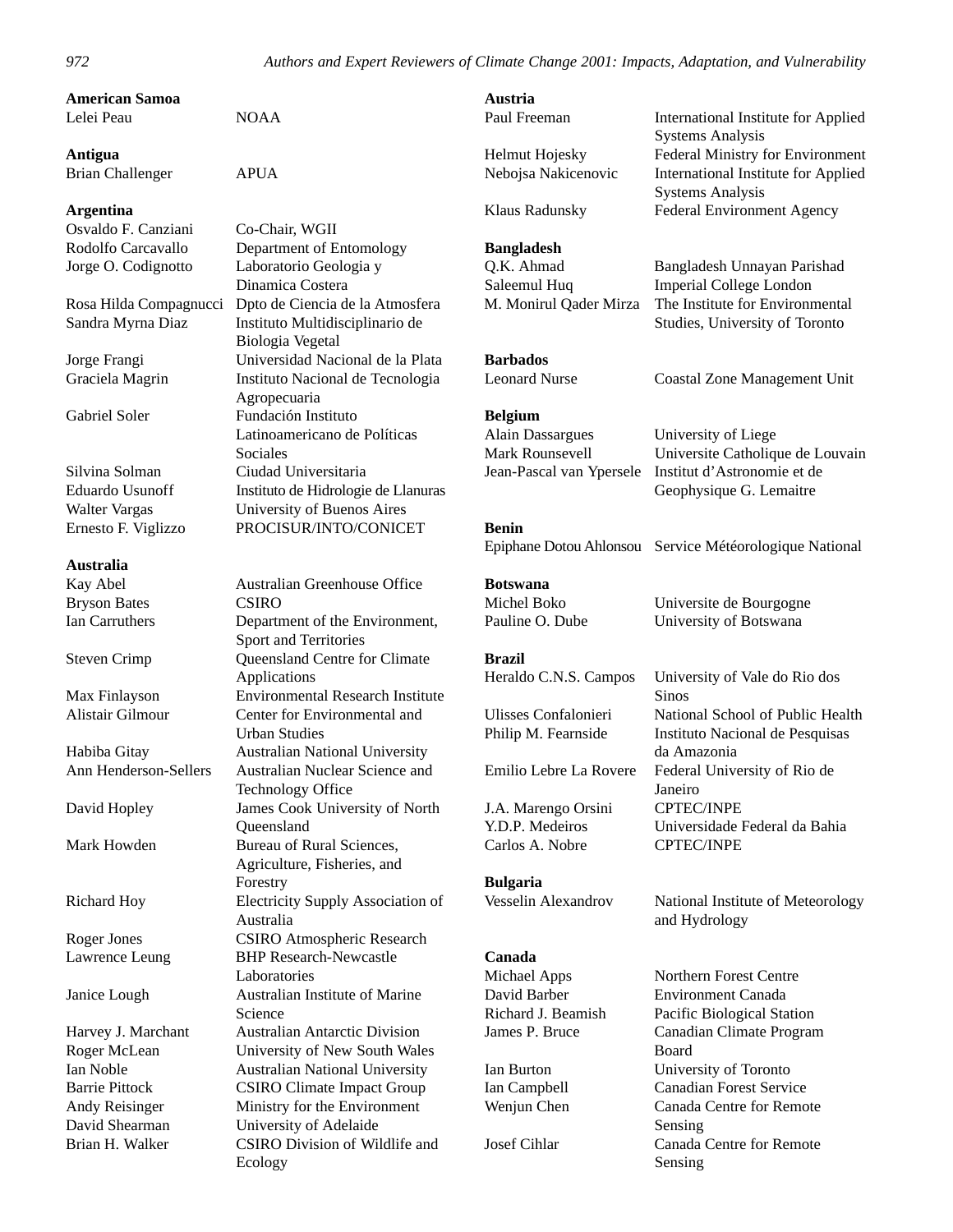Edward G. Gregorich Agriculture Canada

Barry Smit University of Guelph Sharon Smith Environment Canada John M.R. Stone Policy, Program, and

**Chile**

#### **China**

Stewart J. Cohen Environmental Adaptation Research Group, University of British Columbia Jean Cooper Meteorological Service of Canada Alexandre Desbarats Environment Canada Kirsty Duncan University of Windsor Patti Edwards Meteorological Service of Canada David Etkin Environment Canada Donald Forbes Bedford Institute of **Oceanography** Marc Hinton Environment Canada Robert L. Jefferies University of Toronto Mark Johnston Saskatchewan Environment and Resource Management Paul Kay University of Waterloo Roy M. Koerner Geological Survey of Canada Paul Kovacs Institute for Catastrophic Loss Reduction Joan Masterton Environment Canada Barrie Maxwell Environment Canada Linda Mortsch Environment Canada Terry Prowse National Water Research Institute Alfonso Rivera Environment Canada David W. Schindler University of Alberta John Shaw Bedford Institute of **Oceanography** David L. Spittlehouse B.C. Ministry of Forests International Affairs Directorate J.A. Trofymow Environment Canada Elaine Wheaton Saskatchewan Research Council<br>
I M White Environment Canada **Environment Canada** G. Daniel Williams Environment Canada (retired) Louise Wilson B.C. Ministry of Employment and Investment Raymond Wong Alberta Environment

Eduardo Basso Independent Consultant

Liping Bai Agrometeorology Institute Youmin Chen Agrometeorology Institute Jiaqi Chen Institute of Water Resources and Hydropower Research Liu Chunzhen Hydrological Forecasting and Water Control Center Li Congxian Tongji University Gao Deming Chinese Academy of Agricultural Sciences Bilan Du China Institute for Marine Development Strategy Lin Erda Agrometeorology Institute

| Su Jilan                                         | Second Institute of                                               |
|--------------------------------------------------|-------------------------------------------------------------------|
|                                                  | Oceanography                                                      |
| Hui Ju                                           | Chinese Academy of Agricultural                                   |
|                                                  | Science                                                           |
| Wen Kegang                                       | China Meteorological                                              |
|                                                  | Administration                                                    |
| Bai Keyu                                         | Chinese Academy of Agricultural                                   |
|                                                  | Sciences                                                          |
| Yue Li                                           | Agrometeorology Instutite                                         |
| Dahe Qin                                         | Chinese Academy of Sciences                                       |
| Guoyu Ren                                        | China Meteorological                                              |
|                                                  | Administration                                                    |
| Chengguo Shen                                    | Chinese Academy of Agricultural                                   |
|                                                  | Sciences                                                          |
| Fulu Tao                                         | Chinese Academy of Sciences                                       |
| Changrong Yan                                    | Agrometeorology Instutite                                         |
| Xiu Yang                                         | Agrometeorology Instutite                                         |
| Ding Yihui                                       | China Meteorological                                              |
|                                                  | Administration                                                    |
| Aiwen Ying                                       | Ministry of Water Resources                                       |
| Lv Yingyun                                       | Institute of Global Climate                                       |
|                                                  | Change                                                            |
| Xinshi Zhang                                     | Chinese Academy of Science                                        |
| Jian-yun Zhang                                   | Ministry of Water Resources                                       |
| Guangsheng Zhou                                  | Chinese Academy of Sciences                                       |
| <b>Costa Rica</b>                                |                                                                   |
| Max Campos                                       | National Meteorological Institute                                 |
| Jorge Cortes                                     | Universidad de Costa Rica                                         |
|                                                  |                                                                   |
| Cuba                                             |                                                                   |
| Avelino G. Suarez                                | Institute of Ecology and                                          |
|                                                  | Systematics                                                       |
| <b>Denmark</b>                                   |                                                                   |
| Jens H. Christensen                              | Danish Meteorological Institute                                   |
|                                                  |                                                                   |
| <b>El Salvador</b>                               |                                                                   |
| J. Roberto Jovel                                 | <b>Independent Consultant</b>                                     |
| Finland                                          |                                                                   |
| <b>Timothy Carter</b>                            | <b>Finnish Environment Institute</b>                              |
| Paula Kankaala                                   | University of Helsinki                                            |
| Seppo Kellomaki                                  | University of Joensuu                                             |
| Pirkko Kortelainen                               | <b>Finnish Environment Institute</b>                              |
| Jukka Laine                                      | University of Helsinki                                            |
| Seppo Neuvonen                                   | University of Turku                                               |
|                                                  |                                                                   |
| <b>France</b>                                    |                                                                   |
| Marc Gillet                                      | Mission Interministerielle de                                     |
|                                                  | l'Effet de Serre<br>Universite du Littoral                        |
| <b>Arnaud Hequette</b><br><b>Benoit Lesaffre</b> |                                                                   |
|                                                  | Ministere de l'Amenagement du<br>Territoire et de l'Environnement |
| Martin Pecheux                                   | Nice University                                                   |
| Michel Petit                                     | Vice-Chair. WGII                                                  |
|                                                  |                                                                   |

Francois Rodhain Institut Pasteur

Jean-Francois Soussana INRA, Unite d'Agronomie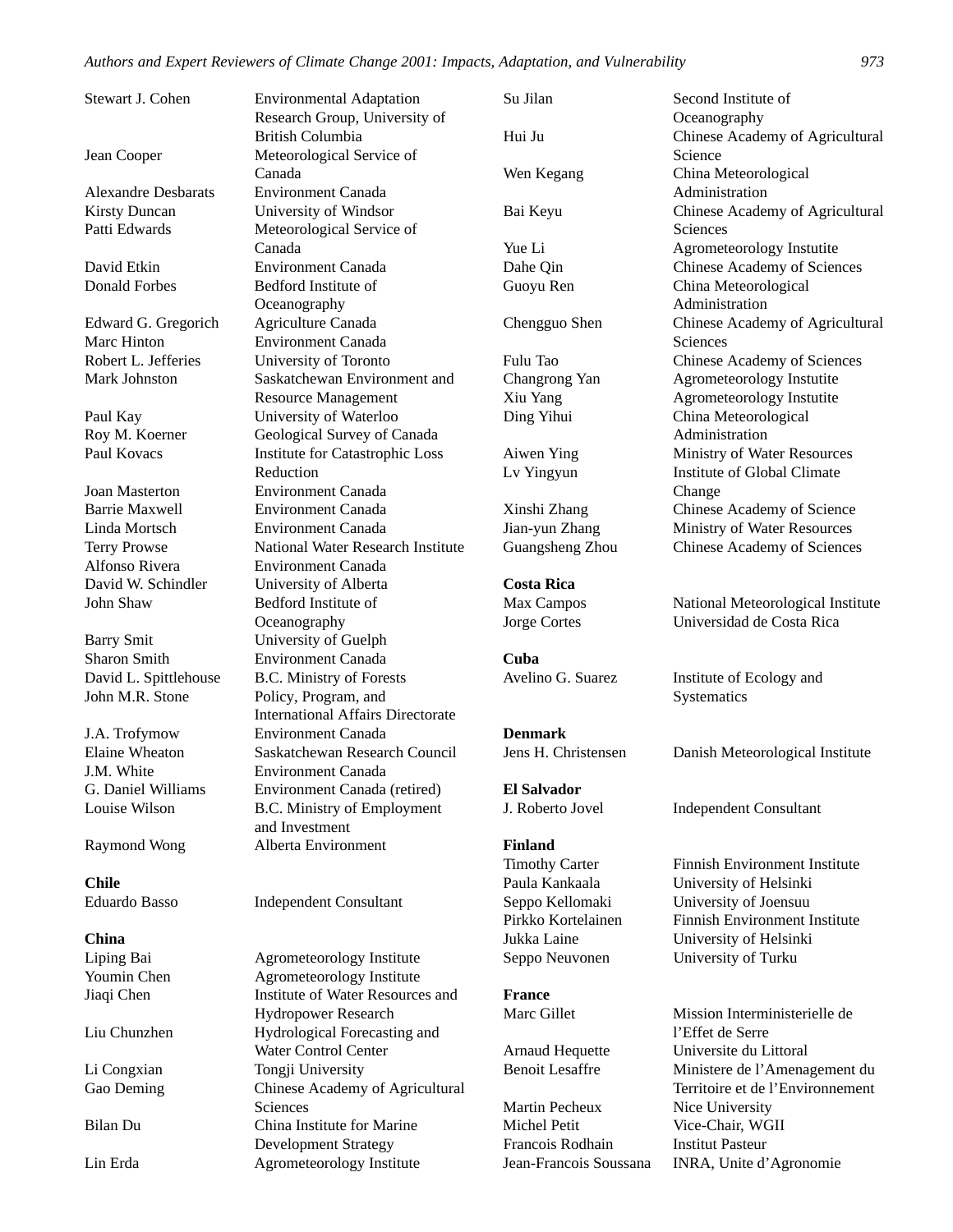**India**

*974 Authors and Expert Reviewers of Climate Change 2001: Impacts, Adaptation, and Vulnerability*

| Gambia<br><b>Bubu Pateh Jallow</b> | Department of Water Resources                           |
|------------------------------------|---------------------------------------------------------|
| <b>Germany</b>                     |                                                         |
| Alfred Becker                      | Potsdam Institute for Climate<br><b>Impact Research</b> |
| Rosemarie Benndorf                 | Federal Environmental Agency                            |
| Cornelia Berns                     | Federal Ministry for Food,                              |
|                                    | Agriculture, and Forestry                               |
| <b>Gerhard Berz</b>                | Munich Reinsurance Company                              |
| Markus Breuer                      | German Agency for Technical<br>Cooperation              |
| Harald Bugmann                     | Swiss Federal Institute of                              |
|                                    | Technology                                              |
| Wolfgang P. Cramer                 | Potsdam Institute for Climate<br><b>Impact Research</b> |
| Thomas Frisch                      | Federal Environmental Agency                            |
| <b>Birgit Georgi</b>               | <b>Federal Environmental Agency</b>                     |
| Anke Herold                        | Oko-Institut                                            |
| Venugopalan Ittekkot               | Centre for Tropical Marine                              |
|                                    | Ecology                                                 |
| Richard J.T. Klein                 | Potsdam Institute for Climate                           |
|                                    | <b>Impact Research</b>                                  |
| Harald Kohl                        | Federal Ministry of the                                 |
|                                    | Environment, Nature                                     |
|                                    | Conservation, and Nuclear Safety                        |
| Marcus Linder                      | Potsdam Institute for Climate                           |
|                                    | <b>Impact Research</b>                                  |
| Petra Mahrenholz                   | Federal Environmental Agency                            |
| <b>I. Colin Prentice</b>           | Max-Planck Institute for                                |
|                                    | Biogeochemistry                                         |
| <b>Rolf Sartorius</b>              | Federal Environmental Agency                            |
| Bernd Schanzenbacher               | <b>Credit Suisse</b>                                    |
| H.-J. Schellnhuber                 | Potsdam Institute for Climate                           |
|                                    | <b>Impact Research</b>                                  |
| Ernst-Detlef Schulze               | University of Bayreuth                                  |
| Ferenc Toth                        | Potsdam Institute for Climate                           |
|                                    | <b>Impact Research</b>                                  |
| Thomas Voigt                       | Federal Environmental Agency                            |
| Horst Wingrich                     | Dresden University of Technology                        |
| <b>Guatemala</b>                   |                                                         |
| Joao S. de Queiroz                 | <b>USAID/G-CAP</b>                                      |
| <b>Roberto Morales</b>             | <b>USAID/G-CAP</b>                                      |
| Guinea                             |                                                         |
| C. Ibrahima Sory                   | University of Conakry                                   |
| Joseph Sylla                       | Direction Nationale de                                  |
|                                    | l'Environnement                                         |

Rais Akhtar University of Kashmir Sujata Gupta Tata Energy Research Institute Shreekant Gupta University of Delhi Murari Lal Indian Institute of Technology Kirit Parikh Indira Gandhi Institute of Development Research Anand Patwardhan Indian Institute of Technology

**Indonesia** Hari Suharyono BPPT

**Israel**

**Italy**

**Jamaica**

**Japan**

Hiroshi Kadomura Rissho University

Nobuo Mimura Ibaraki University Hisayoshi Morisugi Tohoku University Shinichi Nagata Environment Agency

S.S. Prihar Independent Consultant P.S. Ramakrishnan School of Environmental **Sciences** S.K. Sinha Indian Agricultural Research Institute

Daniel Murdiyarso State Ministry for Environment

Z. Alperson Israel Meteorological Service Tartakovsky Leonid Israel Institute of Technology Uriel N. Safriel The Blaustein Institute for Desert Research Leonid Tartakovsky Israel Institute of Technology

Gaetano Borrelli National Agency for New Technologies, Energy, and the Environment Mauro Centritto Instituto di Biochimica ed Ecofisiologia Vegetali Domenico Gaudioso National Environmental Protection Agency Filippo Giorgi Abdus Salam International Centre for Theoretical Physics Wulf Killmann Food and Agriculture Organization Bettina Menne WHO-European Centre for Environment and Health Teresa Nanni Institute of Atmospheric and Oceanic Sciences of the National Research Council Astrid Raudner National Environmental Protection Agency

A. Anthony Chen University of the West Indies

Mitsuru Ando National Institute for Environmental Studies Yoshitaka Fukuoka Risshou University Keisuke Hanaki University of Tokyo Hideo Harasawa Social and Environmental Systems Division Takeshi Horie Kyoto University Masami Iriki Yamanashi Institute of Environmental Sciences Kanehiro Kitayama Japanese Forestry and Forest Products Research Institute Toyohiko Miyagi Tohoku Gakuin University Masahisa Nakamura Lake Biwa Research Institute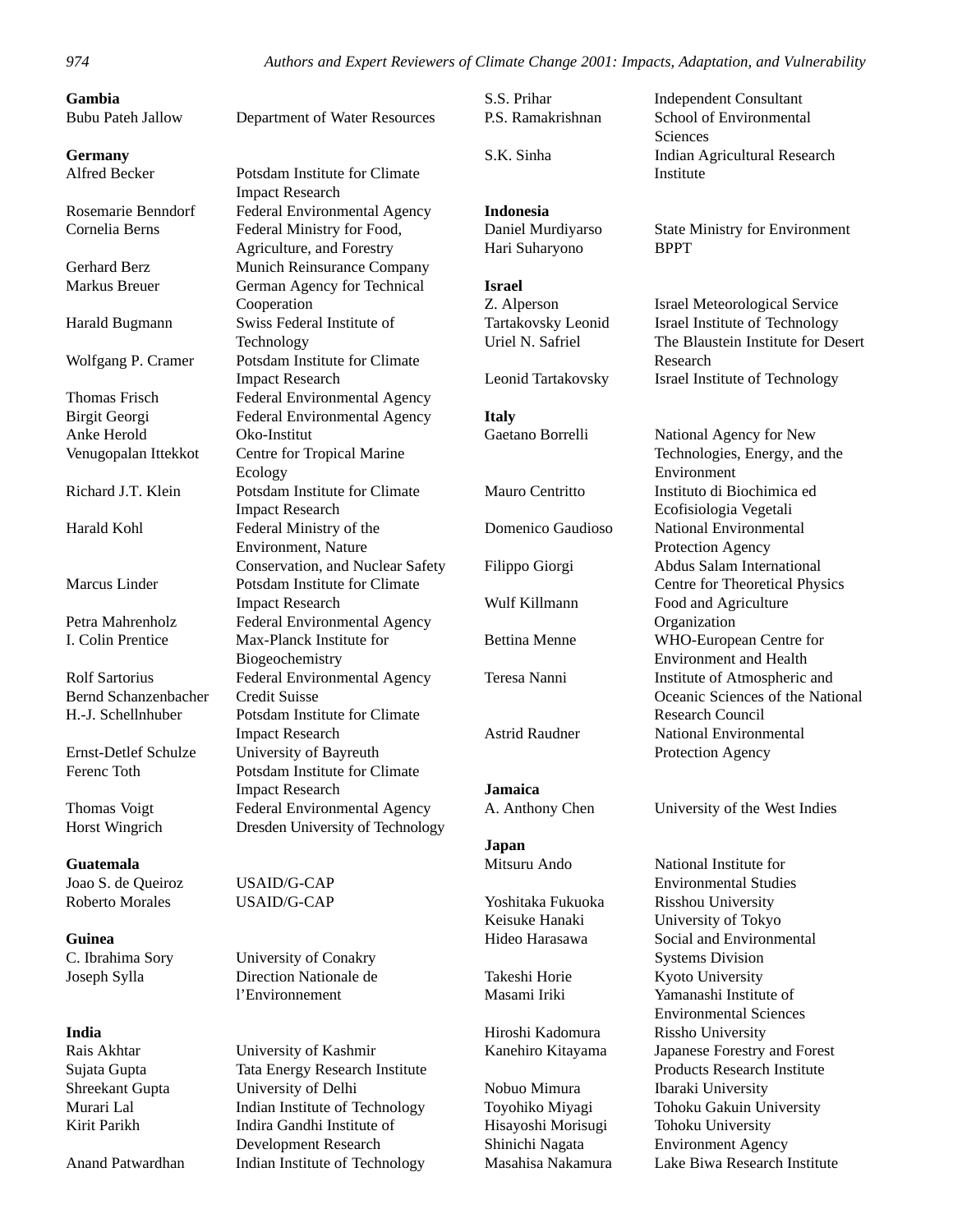Shuzo Nishioka Keio University Eiji Ohno Meijo University

Satoshi Tanaka Embassy of Japan Masatomo Umitsu Nagoya University Masatoshi Yoshino Tsukuba University

#### **Kazakhstan**

**Kenya**

Helida Oyieke Kenya Museum Mwakio P. Tole Moi University

**Kiribati**

**Malawi**

**Malaysia**

**Maldives**

**Malta**

**Mauritius**

Kenji Omasa The University of Tokyo Akihiko Sasaki National Institute of Public Health Tsuguyoshi Suzuki Japan Science and Technology Cooperation Nobuyuki Tanaka Regeneration Process Laboratory Forestry and Forest Products Research Institute

Olga Pilifosova UNFCCC Secretariat

Andrew Githeko Kenya Medical Research Institute Mukiri Githendu Ministry of Research and Technology Wilson Kimani Kenya Meteorological Department Gabriel M. Mailu Ministry of Research and Technology F.M. Mutua University of Nairobi John Nganga University of Nairobi Joseph Njihia Kenya Meteorological Department William Nyakwada Kenya Meteorological Department Laban Ogallo University of Nairobi R.E. Okoola University of Nairobi Christopher Oludhe University of Nairobi Joyce Onyango National Environment Secretariat Joshua Wairoto Kenya Meteorological Department

Nakibae Teuatabo Ministry of Environment and Social Development

Paul Desanker University of Virginia

Chan Ah Kee Malaysian Meteorological Service Mohammad Ilyas Universiti Sains Malaysia

Simad Saeed Ministry of Home Affairs, Housing, and Environment

Lino Briguglio Foundation for International Studies

Sachooda Ragoonaden Mauritius Meteorological Services

**Mexico** A. de la Vega Navarro National Autonomous University of Mexico M. de Lourdes Villers-Ruiz College of Forest Resources Ernesto Jauregui National University Victor Magana Centro de Ciencias de la Atmosfera Ana Rosa Moreno North American Center for Environmental Information and Communication Jose Sarukhan Ciudad Universitaria **Morocco** Abdelkader Allali Ministry of Agriculture, Rural Development, and Fishing **Nepal** Sharad P. Adhikary Water and Energy Commission Secretariat **New Zealand** Jon Barnett Macmillan Brown Centre for Pacific Studies, University of **Canterbury** Reid Basher National Institute of Water and Atmospheric Research John R. Campbell University of Waikato B. Blair Fitzharris University of Otago John Hay The University of Waikato Richard Ibbitt National Institute of Water and Atmospheric Research Neil Mitchell The University of Auckland Talbot Murray National Institute of Water and Atmospheric Research Gerald Rys Ministry of Research, Science, and Technology Richard Warrick University of Waikato Alastair Woodward Wellington School of Medicine David Wratt National Institute of Water and Atmospheric Research **Niger** Abdelkrim Ben Mohamed Universite de Niamey Garba Goudou Dieudonne Office of the Prime Minister **Nigeria** James O. Adejuwon Obafemi Awolowo University Daniel M. Gwary University of Maiduguri James C. Nwafor University of Nigeria **Norway** Torgrim Asphjell Norwegian Pollution Control Authority Torstein Bye Statistics Norway Oyvind Christophersen Ministry of Environment Jon Ove Hagen University of Oslo Jarle Inge Holten Terrestrial Ecology Research Institute

Bjorn Fossli Johansen Norwegian Polar Institute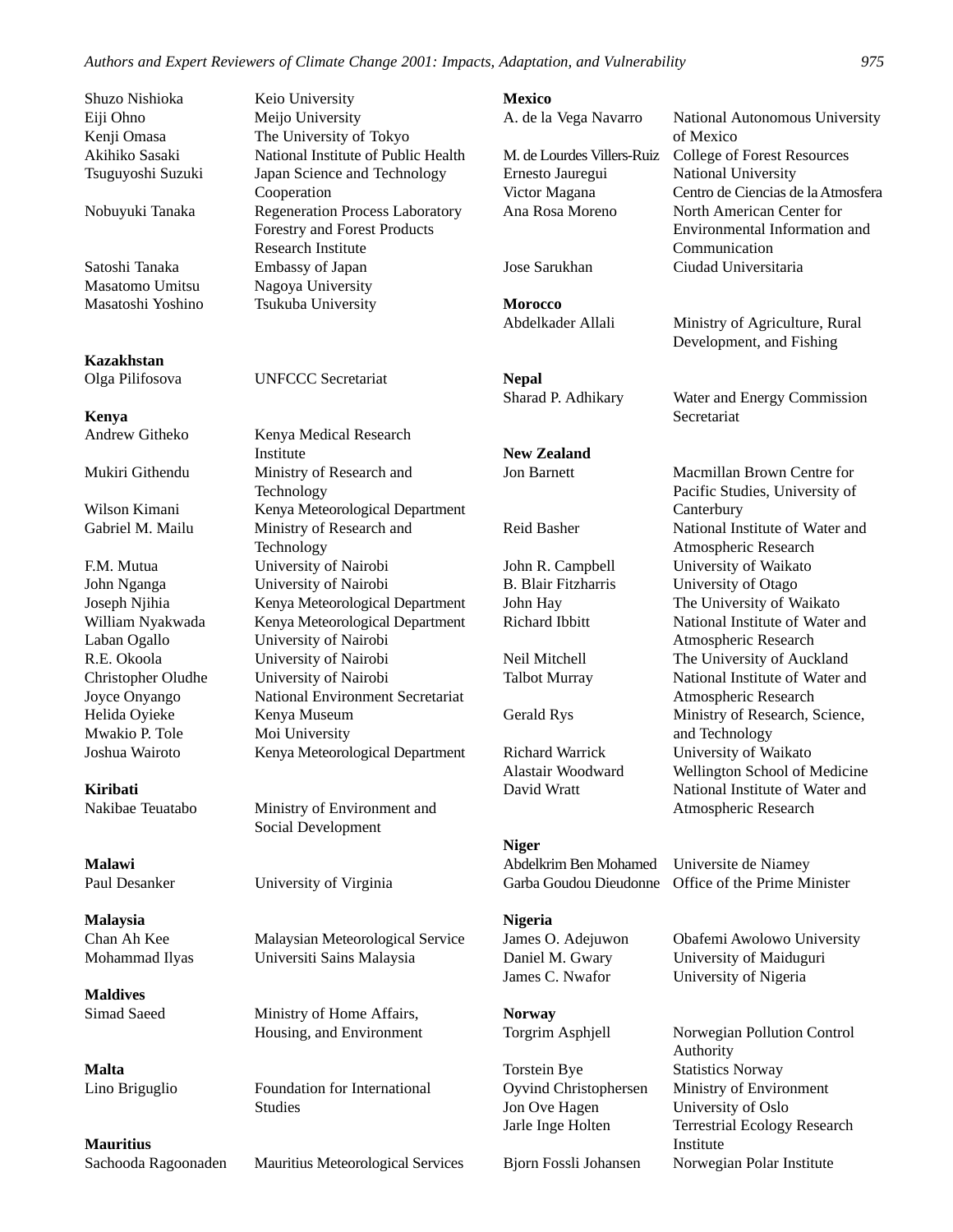| Directorate for N |
|-------------------|
| Institute of Mar  |
| Norwegian Poll    |
| Authority         |
| Norwegian Fore    |
| Institute         |
| Center for Inter  |
| and Environmer    |
| Norwegian Poll    |
| Authority         |
| Norwegian Fore    |
| Institute         |
|                   |

#### **Peru**

#### **Philippines**

#### **Poland**

#### **Portugal**

#### **Romania**

| Constanta Boroneant    | National Institute of Meteorology<br>and Hydrology |
|------------------------|----------------------------------------------------|
| Aristita Busuioc       | National Institute of Meteorology<br>and Hydrology |
| Ciprian Stelian Corbus | National Institute of Meteorology<br>and Hydrology |
| Vasile Cuculeanu       | National Institute of Meteorology<br>and Hydrology |
| Anton Geicu            | National Institute of Meteorology<br>and Hydrology |
| Adriana Marica         | National Institute of Meteorology<br>and Hydrology |
| Marinela Simota        | National Institute of Meteorology<br>and Hydrology |
| Viorel A. Stanescu     | National Institute of Meteorology<br>and Hydrology |
|                        |                                                    |

#### **Russian Federation**

Vature Management ine Research lution Control est Research national Climate ntal Research lution Control est Research

Humberto Guerra Universidad Peruana Cayetano Heredia

Maximo W. Baradas Philippine Rice Research Institute Rex Victor Cruz University of the Phillipines at Los Banos Felino Lansigan University of the Philippines at Los Banos

Jan Dobrowolski Department of Environmental Management and Protection Zdzislaw Kaczmarek Polish Academy of Sciences Zbigniew Kundzewicz Polish Academy of Sciences Wojciech Suchorzewski Warsaw University of Technology

Julia de Seixas Universidade Nova de Lisboa Maria Rosa Paiva Universidade Nova de Lisboa Luis Veiga da Cunha Universidade Nova de Lisboa

| National Institute of Meteorology |
|-----------------------------------|
| and Hydrology                     |
| National Institute of Meteorology |
| and Hydrology                     |
| National Institute of Meteorology |
| and Hydrology                     |
| National Institute of Meteorology |
| and Hydrology                     |
| National Institute of Meteorology |
| and Hydrology                     |
| National Institute of Meteorology |
| and Hydrology                     |
| National Institute of Meteorology |
| and Hydrology                     |
| National Institute of Meteorology |
| and Hydrology                     |
|                                   |

Oleg Anisimov State Hydrological Institute Yurij Anokhin Institute of Global Climate and Ecology

**Samoa**

**Saudi Arabia**

**Scotland**

**Senegal** Isabelle Niang-Diop University of Dakar

**Seychelles**

**Singapore**

**Slovakia**

**South Africa**

Robert J. Scholes CSIR

#### **Spain**

Irena Borzenkova State Hydrological Institute Zurab Kopaliani State Hydrological Institute Serguei Semenov Institute of Global Climate and Ecology Alla Tsyban Institute of Global Climate and Ecology Igor Shiklomanov State Hydrological Institute Oleg Sirotenko All Russian Research Institute of Agricultural Meteorology

Graham Sem UNFCCC Secretariat

Mohammad Al Sabban Government of Saudi Arabia

Peter S. Maitland RAMSAR Convention

Rolph Payet Ministry of Industries and International Business

Poh Poh Wong National University of Singapore

Jan Szolgay Slovak Technical University

Gerrie Coetzee Department of Environmental Affairs and Tourism Clive R. Turner Eskom Resources and Strategy Group

Sergio Alonso University of the Balearic Islands Francisco Ayala-Carcedo Geomining Technological Institute of Spain Ferran Ballester Institut Valencia d'Estudis en Salut Publica Lucila Candela Tecnical University of Catalonia E. Crespo de Nogueira Organismo Autonomo Parques Nacionales Francisco Diaz-Fierros University of Santiago Francesc Gallart Institute of Earth Sciences Jaume Almera M.-C. Llasat Botija University of Barcelona Pilar Llorens Institute of Earth Sciences Jaume Almera Josep Penuelas Center for Ecological Research and Forestry Applications Javier Zapata Organismo Autonomo Parques Nacionales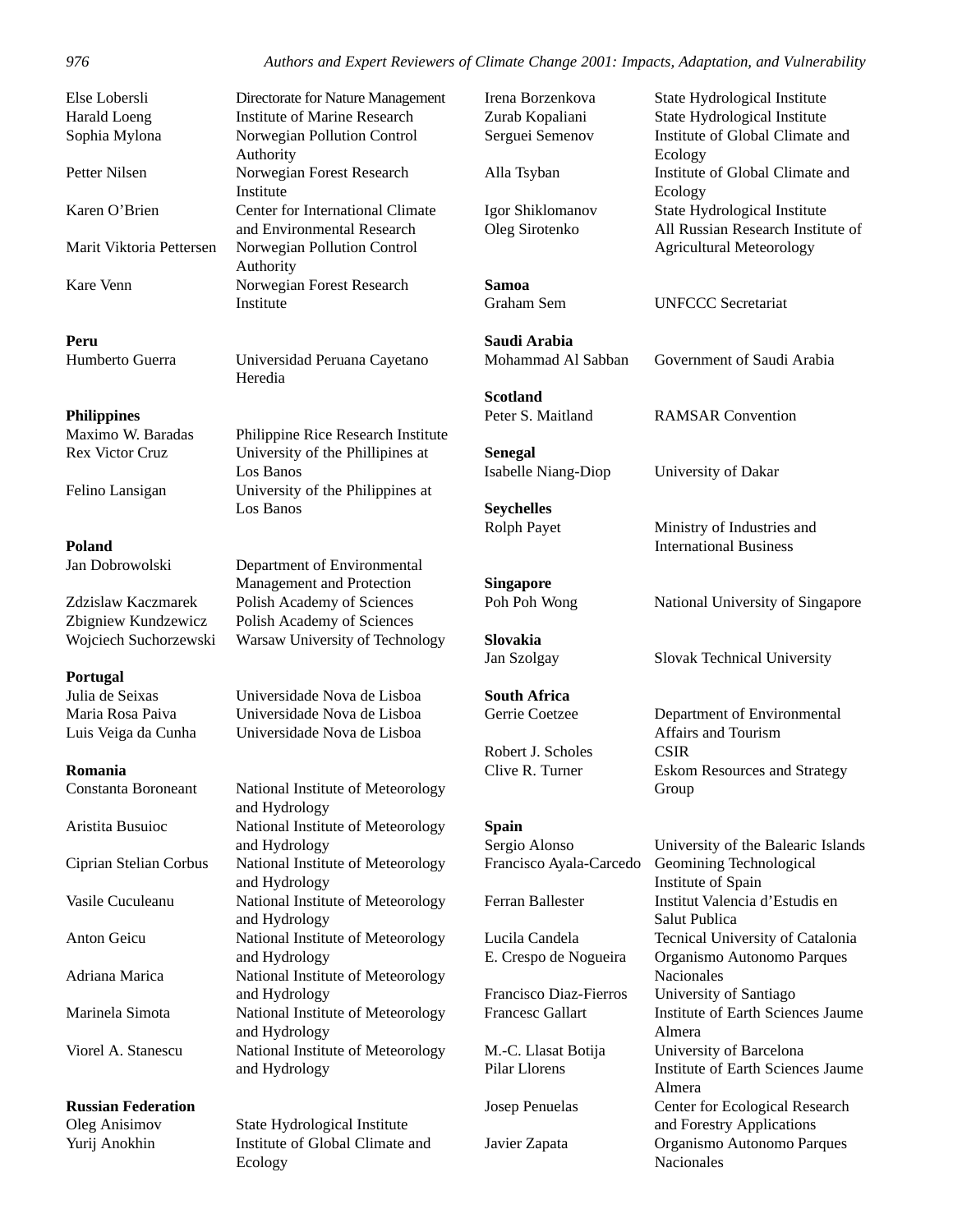#### **Sri Lanka**

#### **Sweden**

Torben R. Christensen Lund University Mats Olsson Swedish University of

#### **Switzerland**

#### **Thailand**

#### **The Netherlands**

Jean-Paul Hettelingh RIVM Michiel A. Keyzer Vrije Universiteit

Y.A.D.S. Wanasinghe University of Sri Jayew Ardenepura

Christian Azar Chalmers University of Technology Sten Bergström Swedish Meteorological and Hydrological Institute Ulf Molau University of Gothenburg Agricultural Sciences Mats Oquist **Department of Water and** Environmental Studies

Aiko Bode UNEP Insurance Industry Initiative Michael J. Coughlan World Meteorological Organization Andreas Fischlin Terrestrial Systems Ecology Frank Oldfield **IGBP** Past Global Changes Office Jose Romero **Office Federal de l'Environnement** des Forets et du Paysage

Somsri Arumin Land Development Department Asdaporn Krairapanond Office of Environmental Policy and Planning Bundit Limmeechokchai Sirindhorn International Institute of Technology Ed Sarobol Kasetsart University Duangkae Vilainerun Ministry of Public Health

Luitzen Bijlsma National Institute for Coastal and Marine Management P.S. Bindraban Plant Research International Laurens Bouwer Institute for Environmental Studies A.J. Dietz University of Amsterdam H. Dolman Wageningen University and Research Centre W.L. Hare Greenpeace International Rik Leemans National Institute of Public Health and Environmental Protection Marcel Marchand Wl|Delft Hydraulics Pim Martens Maastricht University Hans Nieuwenhuis Ministry of Housing, Spatial Planning and the Environment Maresa Oosterman Ministerie van Buitenlandse Zaken J.H.J. Spiertz Wageningen University and Research Centre H.F.M. Ten Berge Plant Research International

Richard S.J. Tol Vrije Universiteit S.C. van de Geijn Landbouw Universiteit Wageningen A. van Hoorn Ministerie van Landbouw G. van Tol Expertisecentrum LNV A. Veldkamp Wageningen University Pier Vellinga **Institute for Environmental Studies** J. Verbeek Ministry of Transport, Public Works, and Water Management Jan A. Verhagen Plant Research International **Togo** Ayite-Lo Ajavon Atmospheric Chemistry Laboratory **Uganda** Charles Basalirwa Makerere University **United Kingdom** Neil Adger University of East Anglia Nigel Arnell University of Southampton Charlotte Benson Overseas Development Institute Barnaby Briggs Environmental Resources Management Barbara Brown University of New Castle upon Tyne Humphrey Crick British Trust for Ornithology Andrew F. Dlugolecki Independent Consultant Thomas E. Downing Environmental Change Institute, University of Oxford Samuel Fankhauser European Bank of Reconstruction and Development Jonathan Grant IPIECA Andrew Haines London Medical School Christopher Hope University of Cambridge Mike Hulme University of East Anglia P.M. Kelly University of East Anglia Sari Kovats London School of Hygiene and Tropical Medicine David Mansell-Moullin IPIECA Greg Masters Climate Change Research Initiative M. McKenzie Hedger University of Oxford Anthony J. McMichael London School of Hygiene and Tropical Medicine Robert J. Nicholls Middlesex University<br>Jean P. Palutikof University of East An University of East Anglia Martin Parry Jackson Environment Institute Allen Perry University of Wales Swansea Sarah Randolph University of Oxford David Satterthwaite International Institute for Environment and Development Jim F. Skea University of Sussex David Vaughan British Antarctic Survey Richard Vincent Department of the Environment, Transport, and the Regions David A. Warrilow Department of the Environment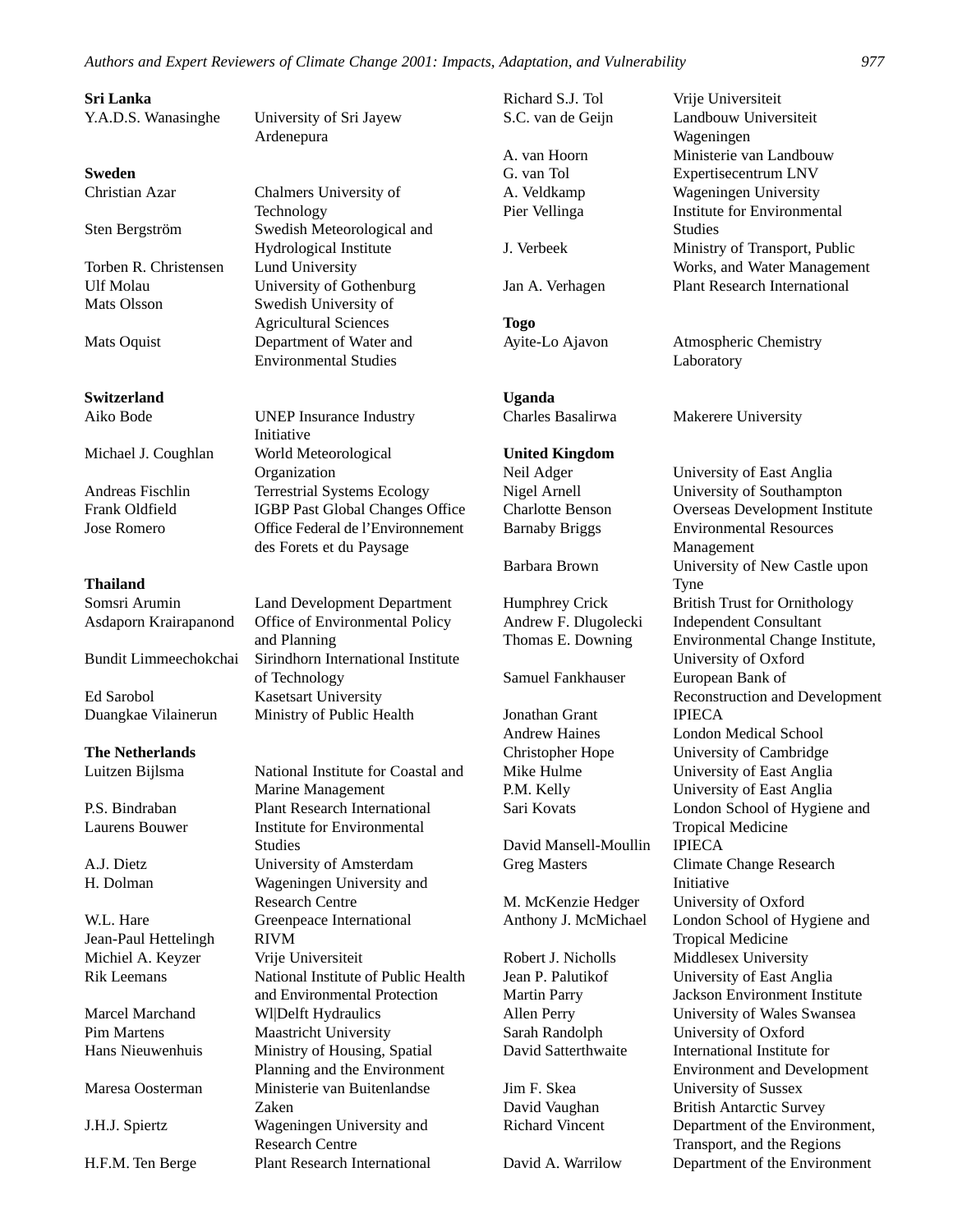| Uruguay                     |                                         | Richard S. Eckaus       | Massachusetts Institute of        |
|-----------------------------|-----------------------------------------|-------------------------|-----------------------------------|
| Walter Baethgen             | <b>IFDC</b>                             |                         | Technology                        |
|                             |                                         | Sylvia Edgerton         | <b>Pacific Northwest National</b> |
| <b>United States</b>        |                                         |                         | Laboratory                        |
| Shardul Agrawala            | <b>International Research Institute</b> | Paul N Edwards          | University of Michigan            |
| L.H. Allen, Jr.             | <b>U.S Department of Agriculture</b>    | Gary S. Eilerts         | Famine Early Warning System       |
| Richard B. Alley            | Pennsylvania State University           |                         | Project                           |
| Jeffrey S. Amthor           | Oak Ridge National Laboratory           | Hugh Ellis              | The Johns Hopkins University      |
| Mark Anderson               | Office of Science and                   | Kerry Emanuel           | Massachusetts Institute of        |
|                             | <b>Technology Policy</b>                |                         | Technology                        |
| John Antle                  | Montana State University                | Paul R. Epstein         | <b>Harvard Medical School</b>     |
| Phillip L. Antweiler        | U.S. Department of State                | John Everett            | National Marine Fisheries Service |
| Assaf Anyamba               | National Aeronautics and Space          | James Fahn              | NOAA, Office of Global Programs   |
|                             | Administration                          | Lisa Farrow             | NOAA, Office of Global Programs   |
| Phillip A. Arkin            | <b>International Research Institute</b> | Howard Feldman          | American Petroleum Institute      |
|                             | for Climate Prediction                  | Lauren Flejzor          | U.S. Department of State          |
| Joan L. Aron                | <b>Science Communication Studies</b>    | Joshua Foster           | NOAA, Office of Global Programs   |
| Kevin R. Arrigo             | <b>Stanford University</b>              | Franco Furger           | George Mason University           |
| Mitchell Baer               | Department of Energy                    | John Furlow             | U.S. Environmental Protection     |
| Sam Baldwin                 | Office of Science and                   |                         | Agency                            |
|                             | <b>Technology Policy</b>                | Janet Line Gamble       | U.S. Environmental Protection     |
| Rosina Bierbaum             | Office of Science and                   |                         | Agency                            |
|                             | <b>Technology Policy</b>                | Mary Gant               | U.S. Environmental Protection     |
| <b>Terence Jack Blasing</b> | Oak Ridge National Laboratory           |                         | Agency                            |
| <b>Suzanne Bolton</b>       | National Marine Fisheries Service       | Luis E. Garcia          | <b>Inter-American Development</b> |
| Mark Bove                   | Florida State University                |                         | Bank                              |
| Jeff Brokaw                 | U.S. Agency for International           | Laurie Geller           | National Research Council         |
|                             | Development                             | Lee C. Gerhard          | Kansas Geological Survey,         |
| David H. Bromwich           | Ohio State University                   |                         | University of Kansas              |
| Sandra Brown                | Winrock International                   | Suzanne Giannini-Spohn  | U.S. Environmental Protection     |
| <b>Ronald Brunner</b>       | University of Colorado                  |                         | Agency                            |
| Earle N. Buckley            | National Oceanic and                    | Michael H. Glantz       | National Center for Atmospheric   |
|                             | Atmospheric Administration              |                         | Research                          |
| James L. Buizer             | Office of Global Programs               | Peter Gleick            | Pacific Institute                 |
| Virginia Burkett            | U.S. Geological Survey                  | Per Gloersen            | NASAGoddard Space Flight          |
| Antonio J. Busalacchi       | NASAGoddard Space Flight                |                         | Center                            |
|                             | Center                                  | <b>Patrick Gonzalez</b> | U.S. Geological Survey            |
| David Campbell              | Michigan State University               | William Gore            | Boehringer Ingelheim              |
| Terry Chapin III            | University of Alaska                    |                         | Pharmaceuticals. Inc.1            |
| William C. Clark            | Harvard University                      | Vivien Gornitz          | Columbia University               |
| Louis A. Codispoti          | Horn Point Laboratory                   | Anne Grambsch           | U.S. Environmental Protection     |
| Roy Darwin                  | U.S. Department of Agriculture          |                         | Agency                            |
| <b>Margaret Davidson</b>    | NOAACoastal Services Center             | Kenneth Green           | Reason Public Policy Institute    |
| Jonathan Davis              | The National Academies,                 | Peter M. Groffman       | Institute of Ecosystem Studies    |
|                             | Institute of Medicine                   | Duane J. Gubler         | Centers for Disease Control and   |
| Benjamin DeAngelo           | U.S. Environmental Protection           |                         | Prevention                        |
|                             | Agency                                  | Stephen Guptill         | <b>U.S. Geological Survey</b>     |
| Stephen Decanio             | University of California at Santa       | Peter M. Haas           | University of Massachusetts       |
|                             | <b>Barbara</b>                          | Kimberly Hall           | The University of Michigan        |
| Dennis Devlin               | Exxon Mobil Biomedical                  | Michael P. Hamnett      | Social Science Research Institute |
|                             | Sciences, Inc.                          | P.J. Hanson             | Oak Ridge National Laboratory     |
| David J. Dokken             | University Corporation for              | <b>Arthur Hawkins</b>   | <b>RAMSAR</b> Convention          |
|                             | Atmospheric Research                    | Wanda Haxton            | U.S. Environmental Protection     |
| James J. Dooley             | Pacific Northwest National              |                         | Agency                            |
|                             | Laboratory                              | A.S. Heagle             | U.S. Department of Agriculture    |
| Robert B. Dunbar            | <b>Stanford University</b>              | Geoffrey Heal           | Columbia Business School          |
| William Easterling          | The Pennsylvania State                  | Daniel Hellerstein      | U.S. Department of Agriculture    |
|                             | University                              | Rachelle D. Hollander   | National Science Foundation       |
|                             |                                         |                         |                                   |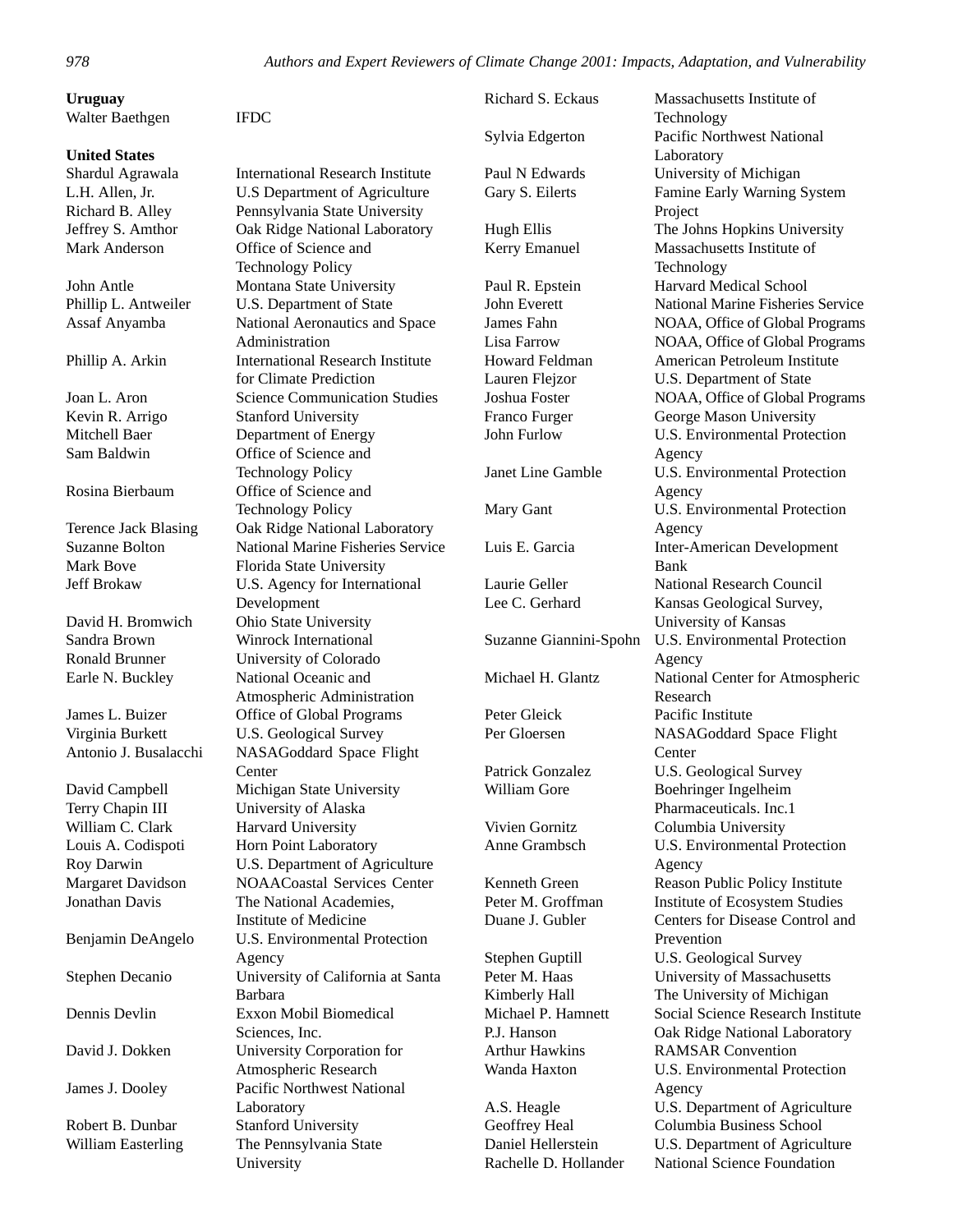Richard B. Howarth Dartmouth College

Dale Jamieson Carleton College Sheila Jasanoff Harvard University Susan Herrod Julius NCEA, ORD, EPA

Kristin Kuntz-Duriseti Stanford University Rattan Lal Ohio State Universtiy

Robert Lempert Rand Corporation

Michael C. MacCracken National Assessment

James J. McCarthy Co-Chair, WGII

Paul Houser National Aeronautics and Space Administration Schuyler Houser Sinte Gleska University Charles Howe University of Colorado Joseph Huang U.S. Country Studies Program M.A. Huston Oak Ridge National Laboratory Charles F. Hutchinson Arizona Remote Sensing Center Mare Imhoff National Aeronautics and Space Administration Kevin Ingram U.S. Department of Agriculture Julie D. Jastrow Argonne National Laboratory Carol Jones U.S. Department of Agriculture Daniel Kammen University of California, Berkeley Sally Kane National Oceanic and Atmospheric Administration Bob Kates Independent Consultant Richard W. Katz National Center for Atmospheric Research Glen Kelly Global Climate Coalition Victor Kennedy University of Maryland Mojdeh Keykhah J.F. Kennedy School of Government Bruce Kimball **U.S.** Department of Agriculture Jane Kinsel National Institutes of Health Lee Ann Kozak Southern Company Services Alan Krupnick Resources for the Future Chris Landsea NOAA Hurricane Research Division William K.M. Lau NASAGoddard Space Flight **Center** Jim Lazorchak U.S. Environmental Protection Agency Neil Leary University Corporation for Atmospheric Research Michael Ledbetter National Science Foundation Clement D. Lewsey National Oceanic and Atmospheric Administration Frances C. Li National Science Foundation Sven B. Lundstedt The Ohio State University Coordination Office John J. Magnuson University of Wisconsin David C. Major Columbia University Elizabeth Malone Pacific Northwest National Laboratory Karen Marsh Federal Emergency Management Agency Paul Mayewski **Institute for Quaternary** John McCarty U.S. Environmental Protection Agency

Robert McFadden GHG Associates Michael A. McGeehin National Center for Diane McKnight **INSTAAR** Robert Mendelsohn Yale University Richard B. Mieremet National Oceanic and Ansje Miller Redefining Progress Jeff Miotke U.S. Department of State James W. Mjelde Texas A&M University James Morison University of Washington Richard H. Moss Battelle Pacific Northwest Thomas Muir Office of Science and Frederick E. Nelson University of Delaware Walter Oechel San Diego State University Martin Offutt **Office of Science and** Camille Parmesan University of Texas Edward Parson J.F. Kennedy School of Anthony Patt Harvard University Andrew Peara Independent Consultant Roger A. Pielke Colorado State University Mark Pineda National Institutes of Health Warren T. Piver National Institute of Wayne Polley **Agricultural Research Service** 

Environmental Health S.B. McLaughlin Oak Ridge National Laboratory Linda Mearns National Center for Atmospheric Research William Meyer Clark University and Harvard University Elizabeth Middleton NASAGoddard Space Flight **Center** Atmospheric Administration Edward L. Miles College of Ocean and Fisheries Sciences, University of Washington Kathleen Miller National Center for Atmospheric Research N.L. Miller Lawrence Berkeley National Laboratory R.M. Miller **Argonne National Laboratory** Evan Mills Lawrence Berkeley National Laboratory Jack A. Morgan U.S Department of Agriculture Susanne C. Moser Union of Concerned Scientists National Laboratory Technology Policy Daniel Mullarkey U.S. Department of Agriculture Claudia Nierenberg NOAA, Office of Global Programs Richard Norgaard University of California, Berkeley Jim O'Brien Center for Ocean-Atmospheric **Prediction** Technology Policy Government Kim Partington National Aeronautics and Space Administration Jonathan Patz Johns Hopkins School of Public Health Stephen R. Piotrowicz NOAA, Office of Oceanic and Atmospheric Research Environmental Health Sciences